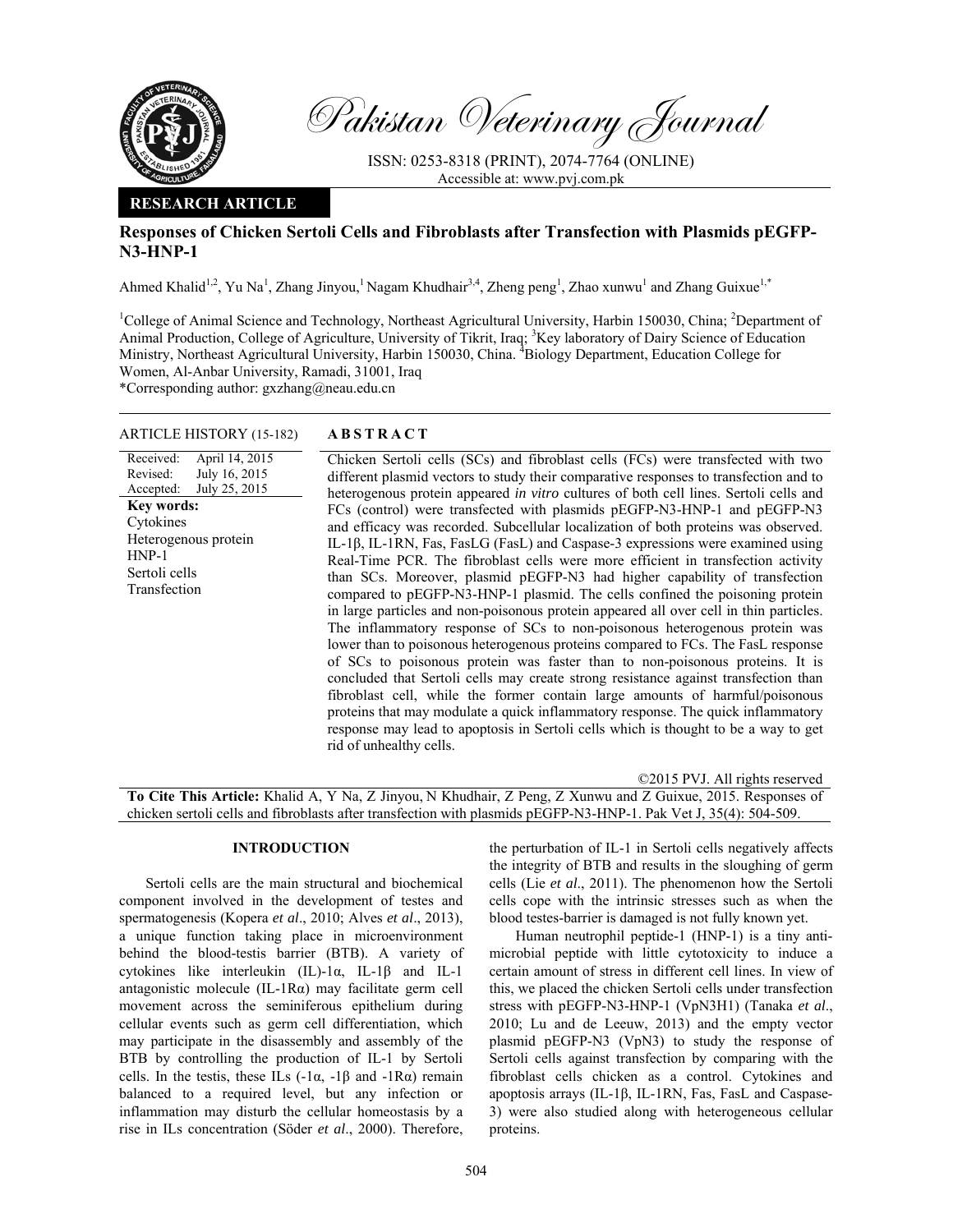## **MATERIALS AND METHODS**

Experiments performed at Animal Sciences Laboratory were approved by college of Animal Science, Northeast Agriculture University, Harbin, China.

**Preparation and purity of SCs and FCs:** The testes of 6 weeks-old, immature Arbor Acre (AA) chicken were collected to prepare Sertoli cells following a previous report (Guibert *et al.,* 2011) with slight modifications. The cells were cultured in Dulbecco's Modified Eagle Medium (F12/DMEM) supplemented with antibiotics and 10% fetal bovine serum maintained at 37°C in a humidified atmosphere with 5% CO2. Following Bai *et al*. (2011), the embryos from 8-10 days incubated eggs in stage 26 were collected and fibroblast cells were prepared according to the American Type Culture Collection procedure (http://www.rktech.hu/dokumentaciok/LGC/ATCC\_Cell\_C ulture\_Technical\_Resource\_catalogue.pdf), with the purity of SCs and FCs was over 90%. The illustrations for SCs and FCs preparations and morphology corresponded to healthy cells under phase contrast microscope are given in Fig. 1.

**VpN3H1 and VpN3 transfection and experimental procedure with Sertoli and fibroblast cells:** The SCs (study group) and FCs (control group) preparation were transfected with two plasmids viz. VpN3H1 (Yu *et al.,* 2014) and VpN3, using the lipofectamine (lipofectamine 2000, Invitrogen, Carlsbad, CA, USA) (Tsuchiya *et al.,* 2002). Following transfection Dulbecco's Modified Eagle Medium (DMEM) was changed 4-6 h subsequently for 48 h and observations were made every 24 h. The green fluorescent protein (GFP) expression of VpN3H1 and VpN3 transfected cells was observed under an inverted fluorescence microscope equipped with a digital camera (EVOS) with excitation wave length of 470-531 nm.

The morphology of positive cells was observed in both cell groups and the images were taken from 10 visual fields to calculate the transfection efficiencies taken at 24, 48 and 72 h, which were calculated as the ratio between the number of positive cells and the total number of cells: E=P/T×100% (E: Transfection efficiency; P: total for positive cell; T: total cell number; Wu *et al*., 2008). The experiment was repeated 5 times for the confirmation of results and data was averaged. After 72h post transfection, G418 antibiotic was added to the medium and transfected cells were selected for further observations like cell status and cell divisions.

**Localization of VpN3H1 and VpN3 protein:** In cell culture, certain cluster of cells often formed, which were fixed in ice-cold methanol for 10 min. and washed thrice with PBS containing 0.1% TritonX-100. Nuclear staining was done with 4', 6-diamidino-2-phenylindole (DAPI) at 37°C in the dark and cells were observed by laser scanning confocal microscopy after 10 min (Huang *et al*., 2013).

**Plasmid transfection induced expression of inflammatory cytokines viz. interleukins (IL)-1β, IL-1RN, FasL, Fas and Caspase-3 genes:** Total RNA was extracted by using Trizol reagent from SCs and FCs after transfection with VpN3H1 and VpN3 at 48 h and 96 h. RT-PCR (Ou *et al*., 2011) and PCR was performed to prepare cDNA which was subsequently used in PCR reactions for

cytokines and apoptotic proteins arrays. The PCR products were electrophoresed on 1.5% agarose gels. Amplification was measured using real-time quantitative reverse transcription PCR (q-PCR) (ABI PRISM 7500 real-time PCR system Applied Biosystems, CA, USA; TaKaRa Kit) and was used to detect the expression of the IL-1β and IL-1RN genes and apoptotic factors Fas, FasL and Caspase-3. The Primer Premier Software (Oligo, China) was used to design specific primers and β-actin based on known sequences (Table 1). The reactions were performed in triplicate for each sample.

**Statistical analysis:** Analysis of variance (ANOVA) was applied by using CoStat package on the data and expressed as the mean±SD. For RT-qPCR analyses, the difference between threshold cycles  $({}^{\Delta}$ Ct) was calculated by subtracting the Ct value of target gene from that of the reference gene, and subjected to ANOVA to generate 2-∆∆Ct values (Livak and Schmittgen, 2001).

### **RESULTS**

**VpN3H1 and VpN3 plasmid transfection efficiency:** At 24, 48 and 72 h after transfection with VpN3H1 and VpN3, the green fluorescence protein (GFP) expression in both group of cells (SCs and FCs) is shown in Fig. 2A. At 24h post transfection, GFP start appearing within cells of both types which turned to dense fluorescence at 48h post transfection. After total RNA was extracted from the SCs and FCs, RT-PCR and PCR showed the presence of pEGFP-N3-HNP-1, 294 bp was expressed in both kinds of cells and was not expressible in the blank cell group. β-actin expression was positive (Fig. 2B) and could be used to check the efficacy of an RT-PCR reaction. The transfection efficiency of FCs with both VpN3H1 and VpN3 plasmids was higher than for SCs ( $P<0.05$ ) at 24, 48 and 72-h (Fig. 2C). At 48h post transfection, the efficiency of SCs and FCs towards VpN3H1 plasmid transfection was significantly lower than with VpN3 (5.93±0.25, 25.10±0.81; 9.03±0.17, 30.60±0.34, respectively*;* P<0.05).

**Detection and localization of VpN3H1 and VpN3 proteins after transfection:** The localization of the proteins expressed via VpN3H1 and VpN3 plasmids in fixed SCs and FCs were observed under laser scanning confocal microscope, as indicated in Fig. 3A-3F. Both cell types transfected with VpN3H1 showed fluorescence lumps appeared initially in the cytoplasm in close vicinity to nuclear membrane, which later merged with nuclear membrane to get entry into the nucleus and finally karyoplasm formation out of the nucleus (Fig. 3A-3D). In VpN3 transfected cells, the fluorescent particles dispersed all over the cytoplasm and nucleus (Fig. 3E and 3F), but they were much smaller compared to VpN3H1 transfected cells (Fig. 3B and 3C). All fluorescent cells transfected with VpN3H1 plasmid died within two weeks after selection with G418 (Fig. 3G). The clones were achieved from the VpN3 plasmid transfected surviving cells.

**Cytokines and Apoptotic Array Analyses at 48 and 96 h Post Transfection:** Cytokines like IL-1β and IL-1RN were arrayed after 48 and 96h post transfection, the ANOVA results are shown in Fig. 4. At 48h post transfection, compared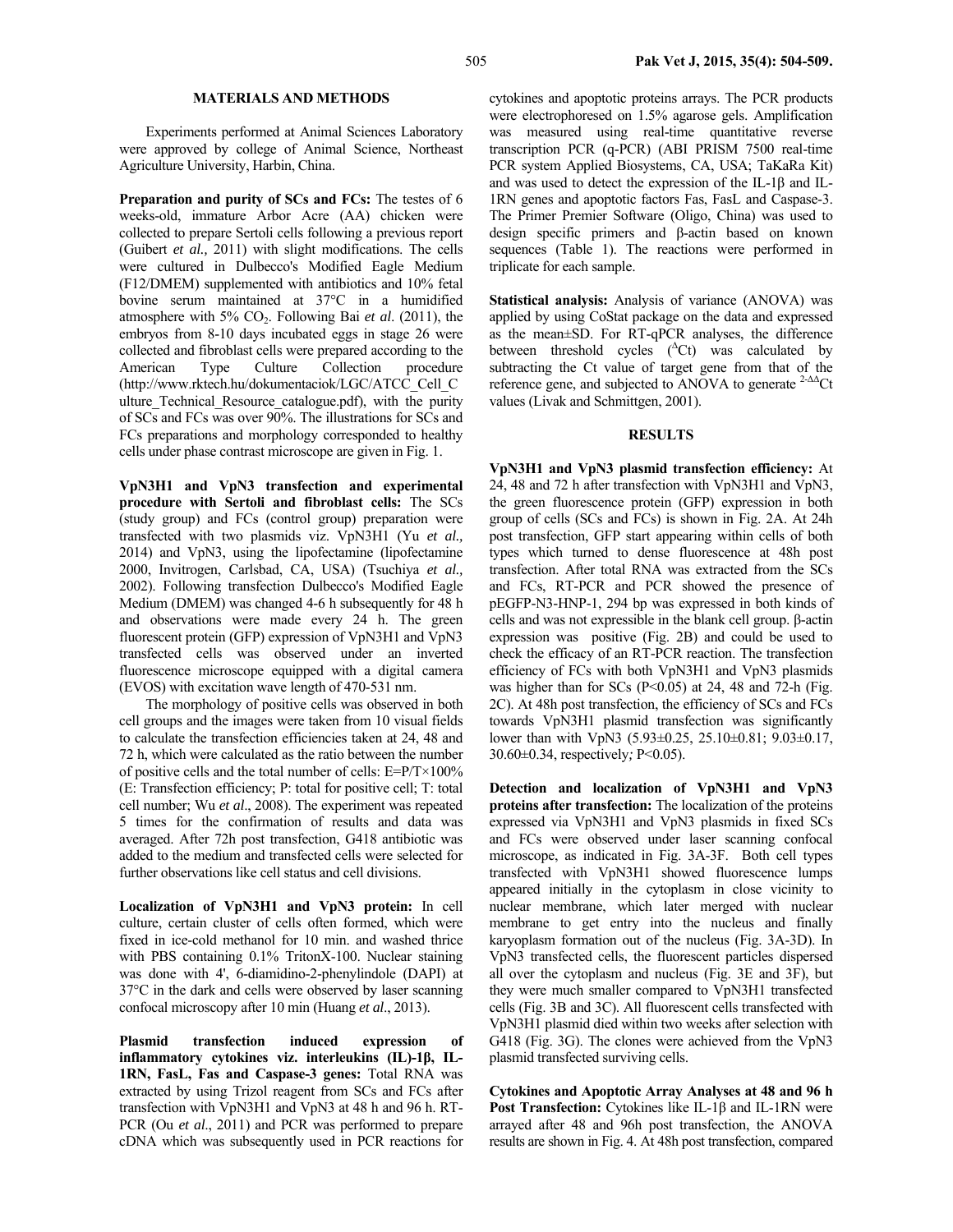**Table 1:** List of gene specific primers

| Gene <sup>®</sup> | Sequences $(5-3)$ of primer         | Accession number | Length(bp) |  |
|-------------------|-------------------------------------|------------------|------------|--|
| $\beta$ -actin    | CCGAGAGAGAAATTGTGCGTGAC             | L08165           | 166        |  |
|                   | TCGGGGCACCTGAACCTCTC                |                  |            |  |
| HNP-I             | GGAATTCTATGAGGACCCTCGCCATCCTTGCTGC  | NM 004084.3      | 294        |  |
|                   | CGGGATCCGCAGCAGAATGCCCAGAGTCTTC     |                  |            |  |
| IL-I $\beta$      | GGCACTGGGCATCAAGGGCT                |                  | 210        |  |
|                   | AGGGAGGTGCAGATGAA                   | NM 204524.1      |            |  |
| IL-IRN            | GCCTCCGCGCCGTTCACCT GGAGGTGCAGAGGAA | HE608245         | 93         |  |
| FasL              | AGGAAGCAAGGAAGGCAGCA                |                  |            |  |
|                   | GGAAGAGCACATTGGAGTA                 | NM 001031559.1   | 171        |  |
| Fas               | <b>TTCCCACACACACTGCACATAA</b>       |                  | 342        |  |
|                   | CACACCGAGAAGAATTGCAGTAA             | NM 001199487     |            |  |
| Caspase-3         | CCACGCTCAGGGGAAGATGTAT              |                  | 178        |  |
|                   | CGGTATCTCGGTGGAAGTTCTTA             | NM 204725        |            |  |
|                   |                                     |                  |            |  |

| "Defensin, alpha I (HNP-1), interleukin I, beta (IL-1ß), interleukin I receptor antagonist (IL-1RN), Fas ligand (TNF superfamily, member 6) (FasLG), Fas |  |  |  |
|----------------------------------------------------------------------------------------------------------------------------------------------------------|--|--|--|
| cell surface death receptor (Fas), caspase 3, apoptosis-related cysteine peptidase (Caspase-3).                                                          |  |  |  |



**Fig. 1:** Cell Morphology. (A) Sertoli cells. (B) Fibroblast cells. (C) Sertoli cells showing positive Oil Red O staining. (×100), (×10) µm.

to FCs (P<0.01) higher expression of IL-1β was observed in SCs transfected with VpN3H1, but the expression of IL-1β in FCs transfected with VpN3 was higher than in SCs (P<0.01). At 96h post transfection with VpN3H1 and VpN3, the expression of IL-1β in SCs was higher than in FCs (P<0.01). At 48h post transfection, expression of IL-1RN in FCs transfected with VpN3H1 or VpN3 was higher than those of SCs  $(P<0.01)$ , but the expression of IL-1RN in SCs was higher than in FCs at  $96h (P<0.01)$ .

The ANOVA results of apoptotic array for Fas, FasL and Caspase3 expression at 48 and 96h post transfection are shown in Fig. 4. At 48 and 96h post transfection with VpN3H1 and VpN3, a little Fasl expression was detected in FCs due to their high (90%) purity. FasL expression was higher in SCs at 48 and 96h post transfection with VpN3H1 but lower expression with VpN3 at both time points (Fig. 4 FasL). At 48h post transfection with VpN3H1, Fas expression was higher in SCs than in FCs  $(P<0.01)$  and there was no difference in Caspase-3 expression between the two types of cells. Both cell types showed similar expression (P>0.05) of Fas and Caspase-3 after 48 h post transfection with VpN3 plasmid. Transfection with VpN3H1 after 96 h, Fas and Caspase-3 expression was higher in SCs than in FCs (P<0.01). On the contrary, FasL expression was higher in SCs but Fas and Caspase-3 remained the same (P>0.05) in both cell types transfected with VpN3 plasmid.

## **DISCUSSION**

The transfection efficiencies of FCs with pN3H1 and pN3 plasmid were both higher than in SCs (Fig. 2C),

which was thought to be due to the difference in permeability and composition of cellular membranes, which may be a special physiological function of SCs or the BTB. The cytoskeleton of SCs has structural and functional similarity to most of the other cells along some unique characteristics e.g., presence of tight and gap junctions, desmosome-like junctions and certain ectoplasm projections that may form large junction complexes. The BTB forming tight junctions aid in spermatogenesis, which separates the seminiferous epithelium into two compartments: basal, containing<br>spermatogonia, preleptotene spermatocytes, and spermatogonia, preleptotene spermatocytes, and adluminal, containing mitotic and postmitotic germ cells (Mruk and Cheng, 2010). Previously, *in vitro* studies reported the presence of such junctions in rats and human cells (Miwa *et al*., 1998), but further in-depth research is needed whether similar tight junctions can be formed in *in vitro* culture of SCs. Our results also showed that transfection efficiency of both cell types against VpN3H1 plasmid was significantly lower than with VpN3 plasmid at 48h post transfection, which is quite possibly due to larger size of the VpN3H1 vector compared to VpN3. Cytoplasm and nucleoplasm of both cell types contain the dispersed tiny particles of pN3 proteins and the clones were obtained one month later after selection with G418 from each type of cells, hence pN3 did not disturb the cell physiology and biochemistry. Part of the HNP-1 protein is a kind of human defensin peptide from neutrophil cells with or without low cellular toxicity in animal cells (Grigat *et al*., 2007; Tanaka *et al*., 2010). The presence of HNP-1 proteins in the form of particle blocks within the cytoplasm may be due to the protecting function of SCs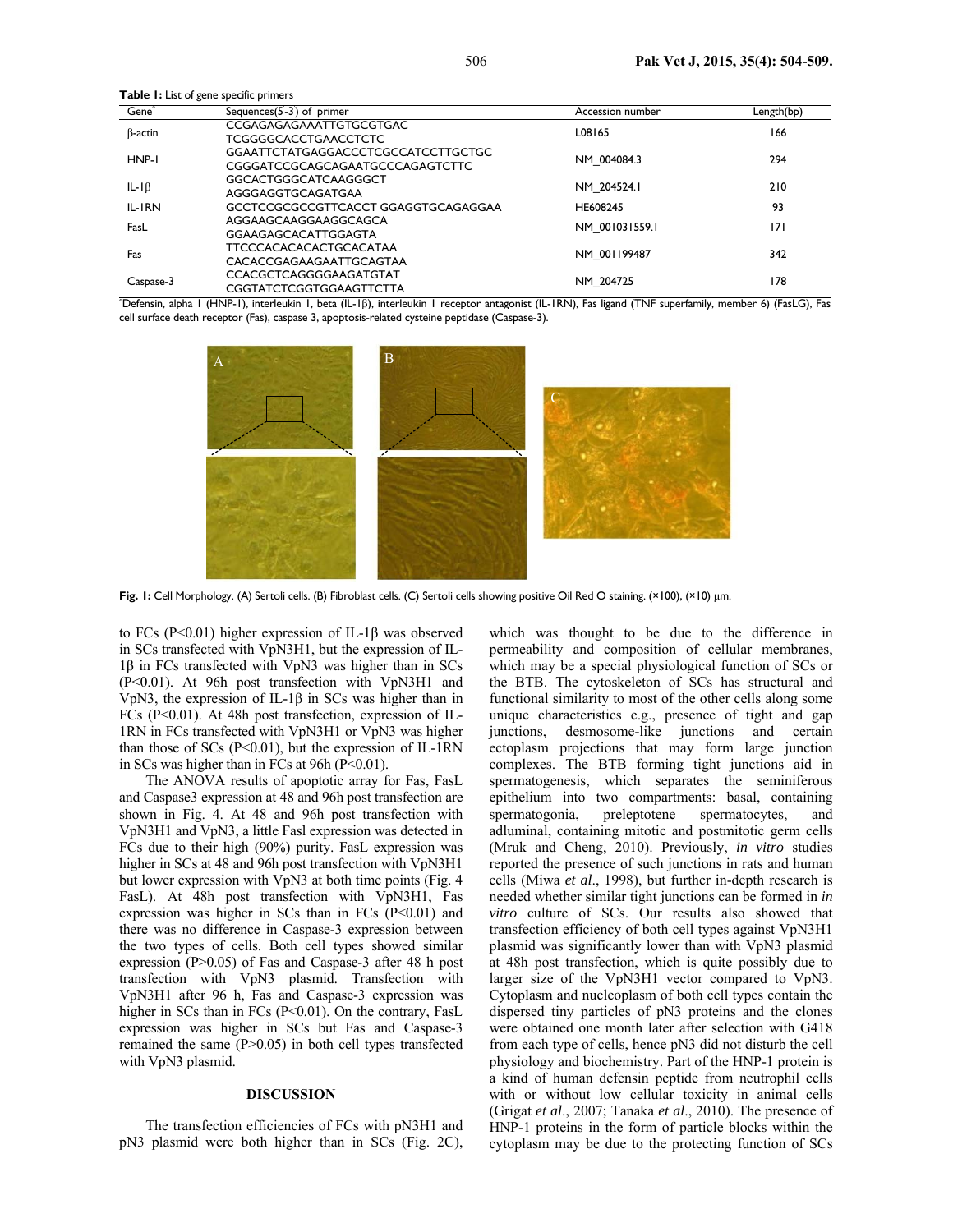

Fig. 2: Expression of Transfection efficiency. (A) Observation of the cell fluorescence expression at 24, 48 and 72h. (B) PCR analysis of positive clones; 1-Blank fibroblast cells. 2- Fibroblast pEGFP-N3-HNP-1. 3- Blank Sertoli cells. 4- Sertoli cells pEGFP-N3-HNP-1. 5- HNP-1 DNA. M-D2000 Marker. (C) Transfected SCs and FCs with the VpN3H1 and VpN3 plasmids after 24, 48 and 72h. (S = SCs, F = FCs). Values represent mean±SE (n = 4). \*P<0.05 compared with the fibroblast cells as the control group and empty vector group N3.

which gather certain poisonous proteins together. It has been shown that SCs contain different types of lysosomes and digest the material in the cytoplasm through active phagocytosis (Fan *et al.,* 2011).

The presence of the pN3H1 protein in the cytoplasm and around the nucleus has no effect on nuclear division, rather it has damaging effects within nucleus (Fig. 3), as nuclear entry of proteins may rupture the nuclear membrane, causing the nucleoplasm to scatter and mix up with cytosolic contents. VpN3 transfection was more successful in SCs and FCs compared to VpN3H1, even though a previous study has reported successful transfection of human defensin in other animal cells (Ma *et al.,* 2010). We proposed that SCs could be targeted for genetic modification because both kinds of transfected cells gave the clones one month later with G418 selection. Sertoli cells have immune exemption and can engulf some proteins such as dead spermatogenic cell components or residual cytoplasmic proteins, giving the explanation for the enhanced IL-1β response in FCs compared to SCs 48 h post transfection with VpN3. The converse was observed with poisonous proteins; SCs responded to VpN3H1 protein more quickly and strongly than FCs so that enhanced IL-1β appeared in the former cell line. IL-1β is an important mediator of the inflammatory response and both IL-1 $\alpha$  and -1β are produced by testicular SCs to form a local network of cytokine immune function in testis (Zhang *et al.,* 2014). After specific time, the inflammatory response (IL-1β) of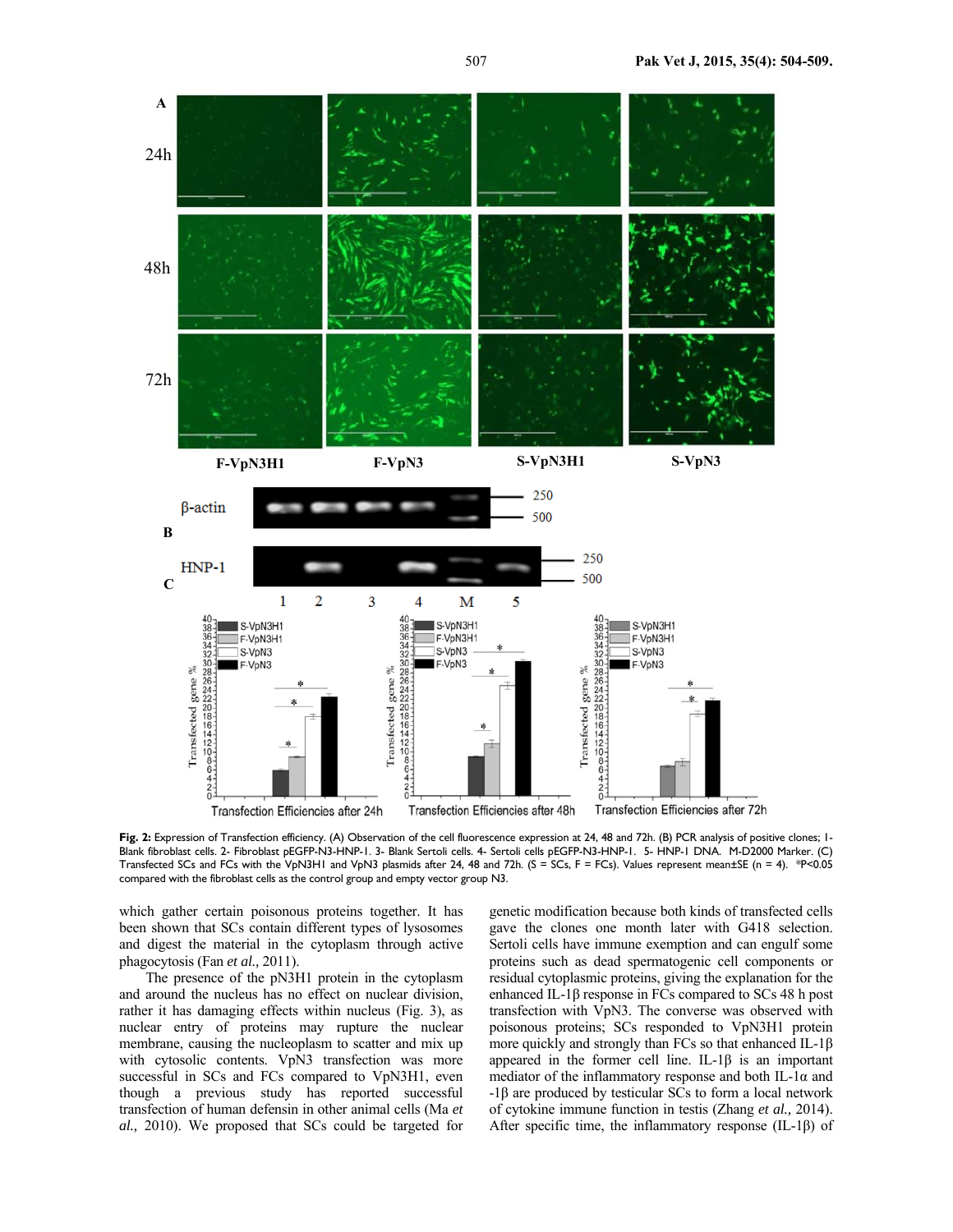

**Fig. 3:** Subcellular localization of the VpN3H1 and VpN3 plasmids after transfection. The cell nucleus counter stained with DAPI (blue). White arrows indicate VpN3H1 or VpN3 protein location (green). Red arrows indicate the nucleus. (A) The fluorescence lumps appear in cytoplasm or near nucleus membrane. (B) Fluorescence lumps touch nucleus membrane. (C) Fluorescence lumps enter nucleus. (D) Fluorescence lumps in nucleus make the chromatin out. (E) The thin fluorescent particles with VpN3 were dispersed all over the cytoplasm and nucleus of SCs. (F) The thin fluorescent particles with VpN3 dispersed all over the cytoplasm and nucleus of FCs (S = SCs, F = FCs). (G) All fluorescent cells with VpN3H1 transfection died in two wk (1: SCs, 2: FCs). (H) The cell with VpN3 transfection survival and formed clones one month after G418 selection (1: SCs, 2: FCs). Bar=×100 in A, B, C, D, E and F. Bar=×20 in G and H.



**Fig. 4:** Relative mRNA levels (gene of interest/β-actin) of expression cytokine and apoptosis factors in the Sertoli cells and fibroblast cells after transfection with Plasmids HNP1 and empty vector group N3. Values represent mean±SE (n=3). \*\*P< 0.01 compared with the fibroblast cells as control group and empty vector group N3.

SCs to heterogenous proteins may increase as our results illustrated during 96h post transfection analyses. The IL-1RN responses to both kinds of transfection plasmid proteins were slower in SCs compared with FCs as seen at the 48h time point but as the time proceeded to 96h, the response was more strong. This is because the SCs have different cellular physiology and responses than FCs. The IL-1β and IL-1RN results elaborated that the